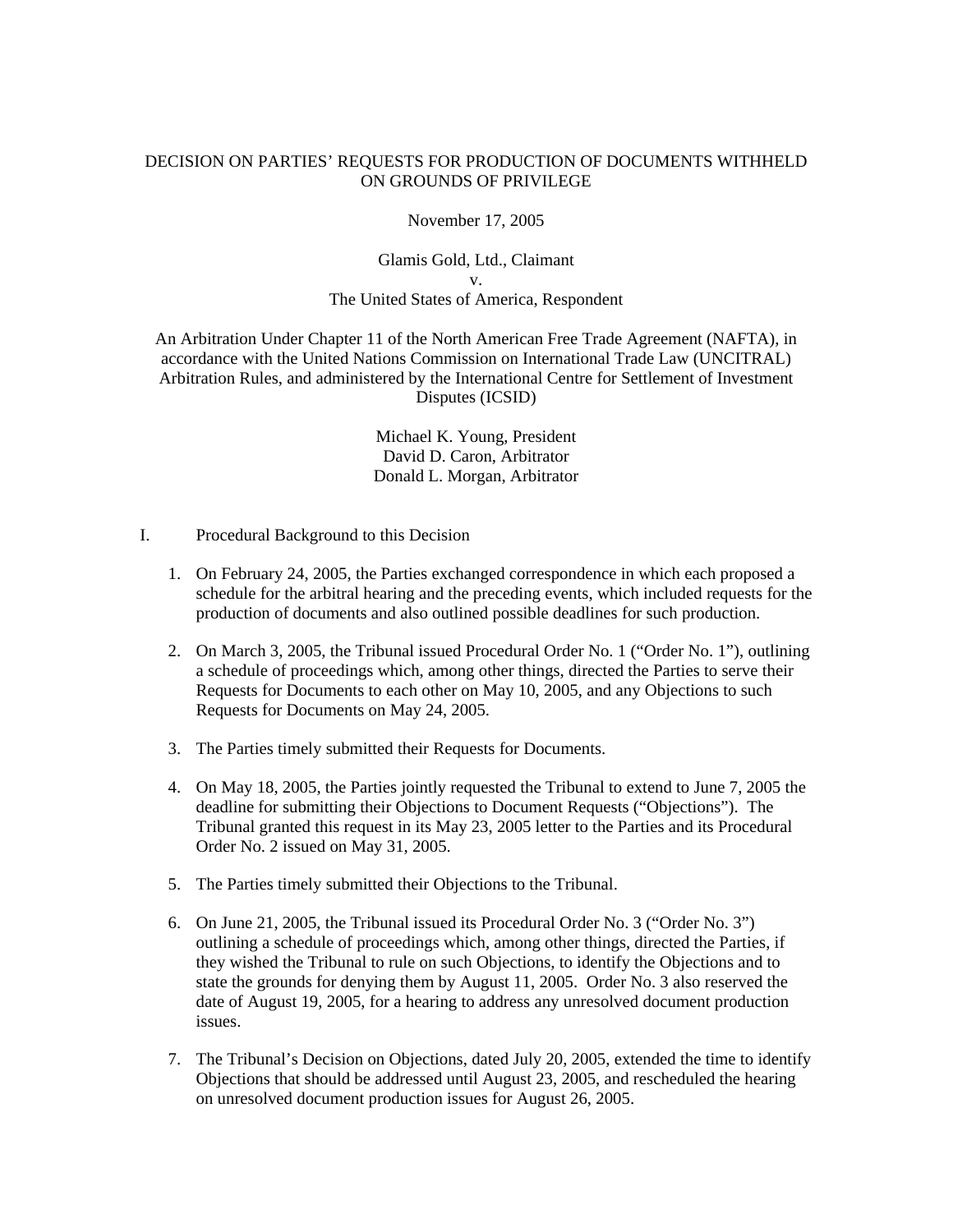- 8. By letter of August 19, 2005, the Parties requested a further extension to identify Objections that should be addressed until September 15, 2005, and proposed a tentative scheduling of a hearing for the week of September 26, 2005. The letter stated that no other change was requested in the schedule in Order No. 1, as amended. The Tribunal informally advised the Parties that the extension would be granted and suggested several possible hearing dates.
- 9. On August 26, 2005, the Tribunal issued its Procedural Order No. 4 that, among other things, confirmed the extension of the time until August 26, 2005, for the Parties to identify Objections to Document Requests on which they wished the Tribunal to rule.
- 10. A hearing on such Objections was scheduled for October 3, 2005.
- 11. By email dated September 15, 2005, counsel for the Claimant requested a one-day extension for both Parties for identification of such Objections, on the ground that the extension was necessary due to the extensive nature of the documentary discovery in this arbitration. The email states that counsel for the Respondent had been consulted and did not oppose the request.
- 12. On September 16, 2005, the Claimant submitted a Request for Production of Documents Withheld by Respondent. The Request consisted of a 35-page legal memorandum and various documentary appendices.
- 13. On September 19, 2005, the Tribunal issued its Procedural Order No. 5, extending until September 16, 2005, the time for identification of Objections. Additionally, the Tribunal granted the Respondent until September 29, 2005, to file a memorandum in opposition to the Claimant's memorandum of September 16, 2005. The schedule for further proceedings was otherwise unchanged.
- 14. On September 29, 2005, the Respondent submitted a Response to Glamis's Request for Production of Privileged Documents. The Response consisted of a 25-page legal memorandum and appendices.
- 15. On October 3, 2005, a hearing was conducted before the Tribunal in Washington, D.C., at the World Bank.
- II. Applicable Law
	- 16. This Arbitration is conducted under the UNCITRAL Arbitration Rules.
	- 17. The UNCITRAL Rules in Article 24 provide:
		- 1. Each party shall have the burden of proving the facts relied on to support his claim or defence.
		- 2. The arbitral tribunal may, if it considers it appropriate, require a party to deliver to the tribunal and to the other party, within such a period of time as the arbitral tribunal shall decide, a summary of the documents and other evidence which that party intends to present in support of the facts in issue set out in his statement of claim or statement of defence.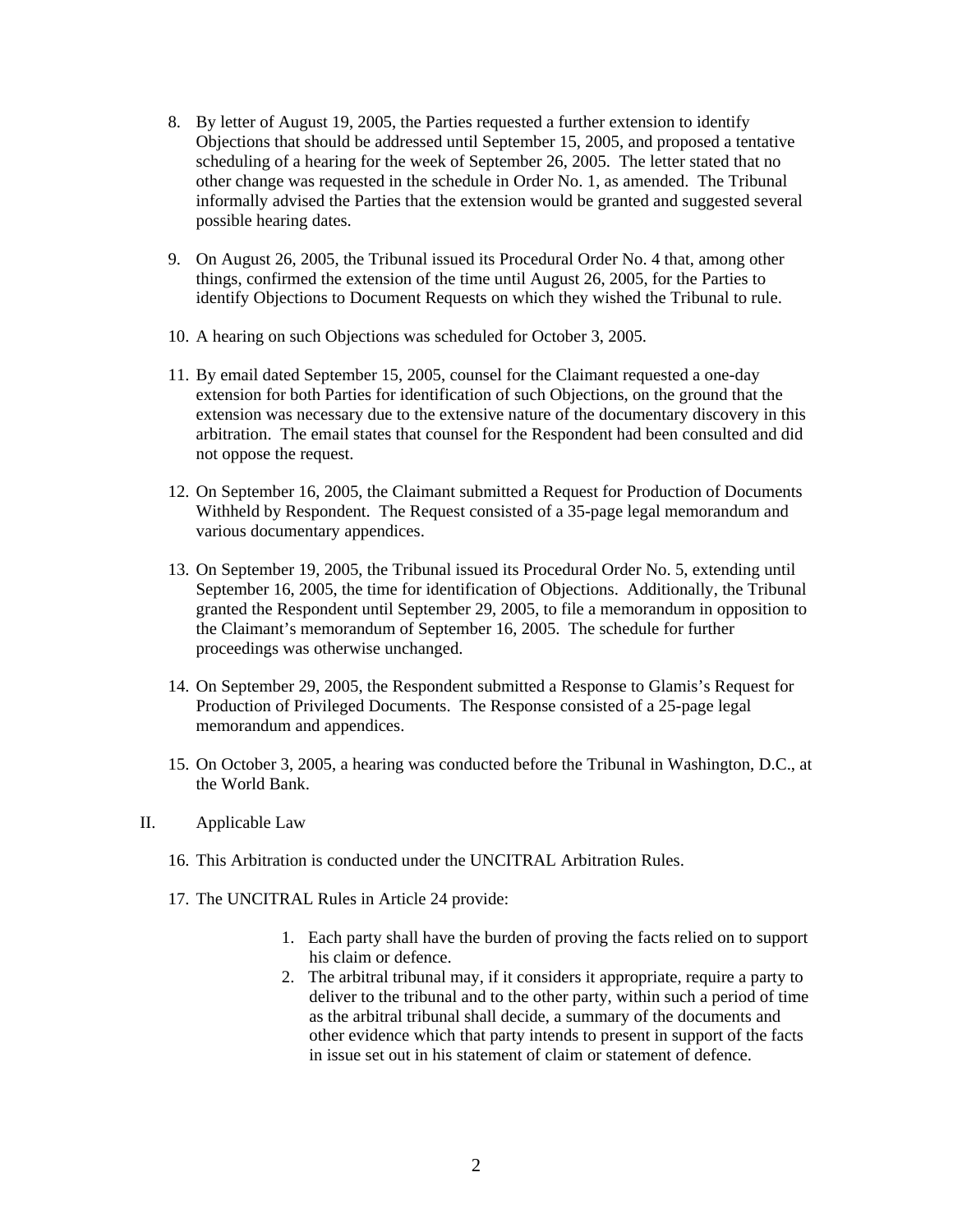3. At any time during the arbitral proceedings the arbitral tribunal may require the parties to produce documents, exhibits or other evidence within such a period of time as the tribunal shall determine.

Article 24 makes clear the authority of the Tribunal to order the production of "documents, exhibits or other evidence", but provides little guidance as to the exercise of that authority. The UNCITRAL rules are silent on the subject of the assertion of claimed privileges and provide no explicit guidance as to the Tribunal's ruling on such claims. It is only stated under Article 15(1) of the Rules that "the arbitral tribunal may conduct the arbitration in such manner as it considers appropriate, provided that the parties are treated with equality and that at any stage of the proceedings each party is given a full opportunity of presenting his case."

- 18. In their submissions on document production issues, both Parties cited the rules of the International Bar Association as a source of guidance for the Tribunal on production of documents. The Tribunal observes that those rules provide that documents requested should be "material" to the proceeding. The Tribunal in its previous decisions has adopted the requirement of materiality.
- 19. The Tribunal recognizes that, in international arbitration, procedural matters such as the applicability of privileges and the form of objections to such assertions can be set out by the agreement of the Parties. The Parties in their submissions, and at the hearing, appear to agree that the privilege law of the United States should be looked to by the Tribunal for guidance as to the law of privilege to be applied in this arbitration. The Parties, however, disagree as to which jurisdiction of the United States reference should be made. Claimant points to the law of the D.C. Circuit or federal common law which it views as most reflecting the expectations of the Parties, while Respondent favors those principles that are common among the jurisdictions, noting that Claimant could have as easily filed a suit in the courts of the State of California, or in the Federal Court in Nevada.
- 20. The Tribunal observes that the law of the United States, both as to production of documents or to the privilege enjoyed by some set of documents, is not directly applicable to this arbitration. Rather document production in this arbitration is governed by Article 24 of the UNCITRAL Arbitration Rules and guided by the Parties' own agreements to production as evidenced in their February 24, 2005 letters. Moreover, the Tribunal observes that it is unlikely in any event that the expectations of the United States as a party to the NAFTA as to privileges that it might enjoy in the NAFTA chapter 11 arbitrations would vary proceeding to proceeding depending on the jurisdictions in which a particular claimant might field an action. Thus the Tribunal has reviewed the case law of numerous United States jurisdictions—including California and the District of Columbia, neither of which were found to be outliers—and attempted to identify general consensus between courts that might be helpful in defining what the Parties would reasonably expect to apply in this situation. The Tribunal then used this information, combined with its knowledge of and appreciation for the differences between court proceedings and international arbitration, $<sup>1</sup>$  to craft standards that can assist the Parties in</sup> assessing their claims of privilege and their objections to such claims.

<sup>&</sup>lt;sup>1</sup> With respect to the differences between domestic litigation and international arbitration, the Tribunal recognizes that it is generally understood that one reason parties choose arbitration is to avoid the relatively extensive document production practices of courts generally and United States courts in particular. It feels that this expectation is not generally different in the context of NAFTA Chapter 11 arbitration, although the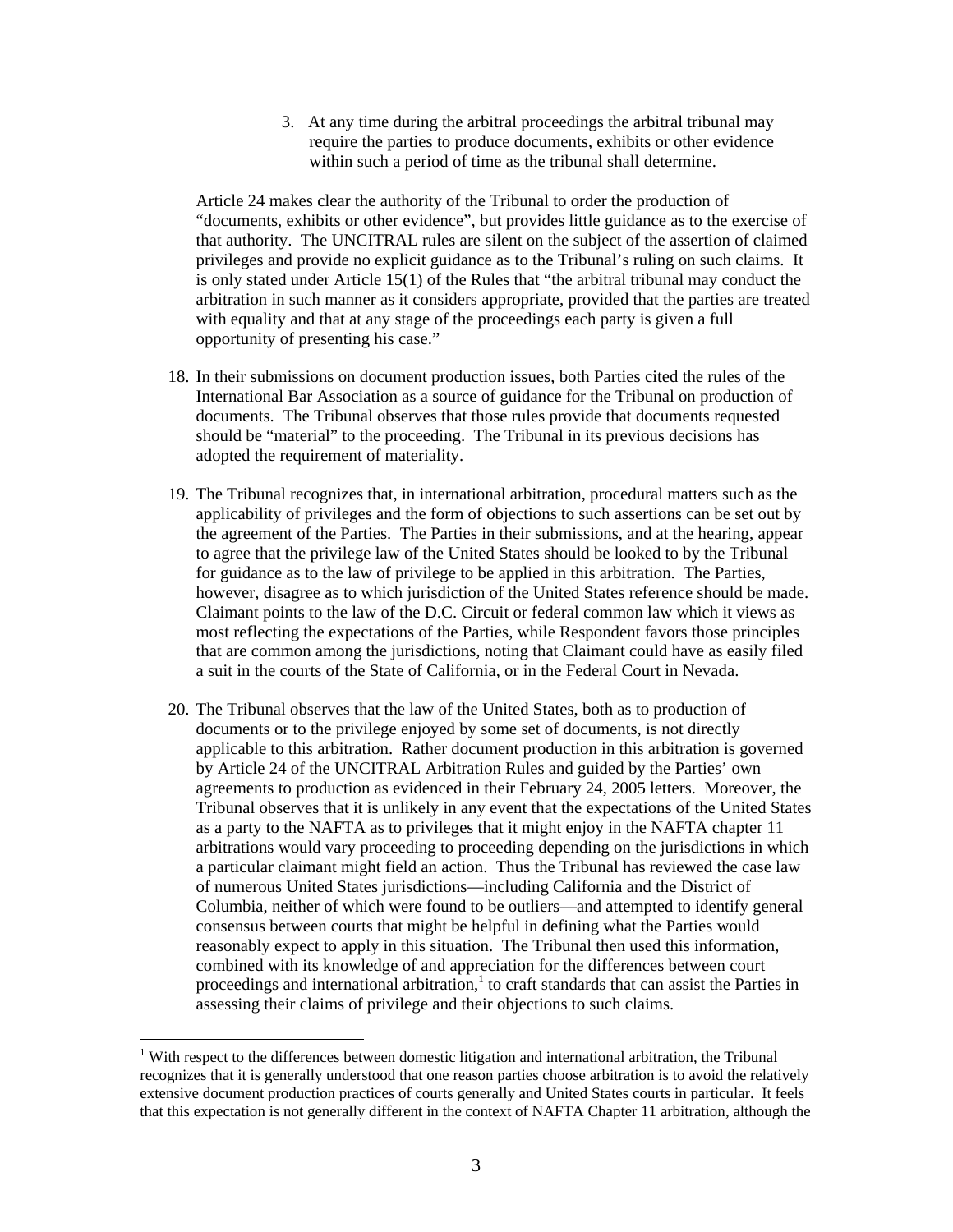#### III. Decisions Regarding Parties' Arguments over Assertions of Privilege

## *Decision as to Claimant's Request for Production of Documents Withheld by Respondent on Grounds of the Attorney-Client Privilege*

- 21. Claimant believes that many of the documents that Respondent withheld from production on grounds of attorney-client privilege do not in fact qualify for protection under this privilege. Claimant argues that only in "exceptional circumstances" can the attorneyclient privilege be properly invoked by a government agency. Claimant believes that a special showing is required for government attorneys invoking the privilege to demonstrate that they were acting in the capacity of lawyers, and not policy-makers.<sup>2</sup> The Claimant then argues Respondent has, with respect to numerous documents, not made a sufficient showing of this fact in its privilege logs. In addition, Claimant argues that the attorney-client privilege only protects communications "rest[ing] on confidential information" and, therefore, when a government agency is the client, it must be shown that the underlying facts are unknown to third parties outside that agency.<sup>3</sup> It asserts that this requirement prevents the withholding of documents that merely apply regulations to non-confidential factual situations.4 Claimant also argues that the confidentiality of the underlying information was not asserted properly in Respondent's privilege logs.
- 22. Respondent objects to Claimant's interpretation of the attorney-client privilege and its allegations that the privilege is applied more stringently to government, as opposed to private, attorneys.<sup>5</sup> Respondent argues that the privilege is applied equally to government attorneys and actually applies with "special force in the government context" where officials are "expected to uphold and execute the law and … may face criminal prosecution for failing to do so…."6 Respondent also argues that it has made a *prima facie* showing of the attorney-client privilege with the descriptions in its privilege logs and the burden is now on Claimant to put forward a document-by-document explanation of why the privilege should not apply.
- 23. The Tribunal notes that the party asserting the privilege has the burden of proving that such privilege applies to each document<sup>7</sup> but, after that showing is made, the burden shifts to the other party to contest the privilege. The Tribunal recognizes that, when asserting this privilege, it is important to make clear that the attorney is indeed acting as such and providing legal advice, and is not acting as a policy-maker or corporate officer.<sup>8</sup>

Tribunal notes that the investment arbitration context in which there may not be a contractual relationship between the parties does distinguish such proceedings from international commercial arbitration and thus militates in favor of some greater receptiveness on the part of the Tribunal for document production requests.

<sup>&</sup>lt;sup>2</sup> Claimant's Request for Production of Certain Documents Withheld by Respondent, September 16, 2005, ("Request") p. 5.

<sup>3</sup> Request, p. 6.

 $4$  Request, p. 7.

<sup>&</sup>lt;sup>5</sup> Response to Glamis's Request for Production of Privileged Documents, September 29, 2005,

<sup>(&</sup>quot;Response") p. 5.

<sup>6</sup> *Id., quoting In Re Grand Jury Investigation,* 399 F.3d 527, 534 (2d Cir. 2005). 7 *See Coastal States Gas Corp. v. Dep't of Energy*, 617 F.2d 845, 861 (D.C. Cir. 1980); *Cobell v. Norton,*  212 F.R.D. 24, 27 (D.D.C. 2002).

<sup>8</sup> *See Burlington Indus. v. Exxon Corp.,* 65 F.R.D. 26 (D. Md. 1974); *Coastal Corp. v. Duncan*, 86 F.R.D. 514, 521 (D.Del. 1980).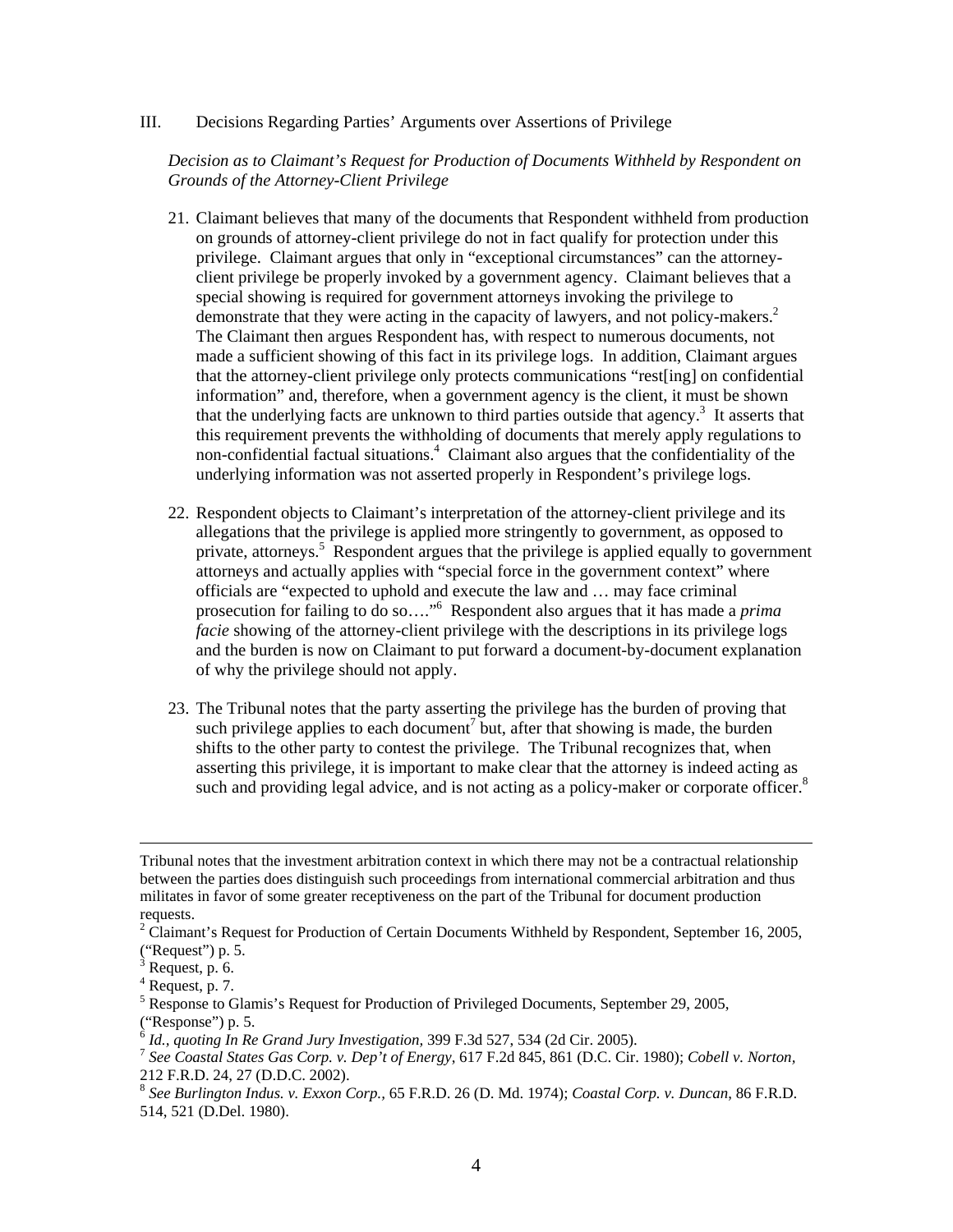Therefore, it is critical that, when invoking the privilege, the invoking party explain with sufficient specificity the role the attorney is taking.

- 24. With respect to government attorneys, the Tribunal finds a general consensus among courts that the attorney-client privilege applies equally to government agencies: "[i]n the governmental context, the 'client' may be the agency and the attorney may be an agency lawyer."<sup>9</sup> The Tribunal finds the application of this consensus rule is appropriate to this Arbitration. Furthermore, the Tribunal recognizes that an important prerequisite to assertion of the attorney-client privilege is the confidentiality of the information. The Tribunal understands, however, that in the government context, where the client is by nature a group, the privilege is not defeated by circulation beyond the attorney and the person within the group requesting or providing the information.<sup>10</sup> Communications between different government agencies should remain privileged to the extent that there is a "substantial identity of legal interests" within the different agencies in the particular subject matter of the communications. $11$
- 25. Considering the current stage of the proceedings and recognizing that both Parties have made significant efforts in reviewing their own documents and describing those withheld in their privilege logs, the Tribunal requests that the Parties utilize the following procedure with respect to documents withheld on grounds of the attorney-client privilege to which they wish to object:
	- a. By December 1, 2005, Claimant shall list its objections to Respondent's assertion of the attorney-client privilege on a document-by-document basis, specifically explaining why it believes the privilege does not apply to each document. Where the Claimant believes there is sufficient explanation within the Respondent's privilege log to object substantively to the assertion, it shall do so based upon the standards stated above. Where the Claimant finds insufficient explanation to make such an objection, it shall request a more detailed explanation of the document withheld by the Respondent.
	- b. In response to such a request, by December 13, 2005, the Respondent shall provide the Claimant with a more detailed explanation of the basis in the document for the assertion of the privilege and, if applicable, the basis for an objection as to the materiality of the document requested. In particular, the Tribunal foresees that the following completed statement in a privilege log, absent extraordinary circumstances, would usually suffice to assert the privilege: "Confidential \_\_\_\_\_ (Communication/Email/Memo/etc.) dated \_\_\_\_\_ between Attorney/Attorney's Representative \_\_\_\_\_, who was at the time acting as legal counsel and not primarily as a policymaker or corporate decision-maker, and Client/Client Affiliate concerning legal advice on the subject of Depending on the objection raised by the Claimant, the Respondent may also be required to state that "To the extent that this document was circulated to \_\_\_\_\_\_\_\_\_, (a colleague from a different agency), such circulation is protected because there was substantial identity of legal interests between the two agencies with respect to the particular subject matter of the communication."

<sup>&</sup>lt;sup>9</sup> Tax Analysts v. I.R.S., 117 F.3d 607, 618 (D.C. Cir. 1997).

<sup>&</sup>lt;sup>10</sup> *Coastal States, supra, at 863. (1007). Coastal States, supra, at 863. Co., 86 F.R.D. 603, 616-17 (D.D.C. 1979). 10.5. 0.4. 1979. American Tel. & Tel. Co., 86 F.R.D. 603, 616-17 (D.D.C. 1979).*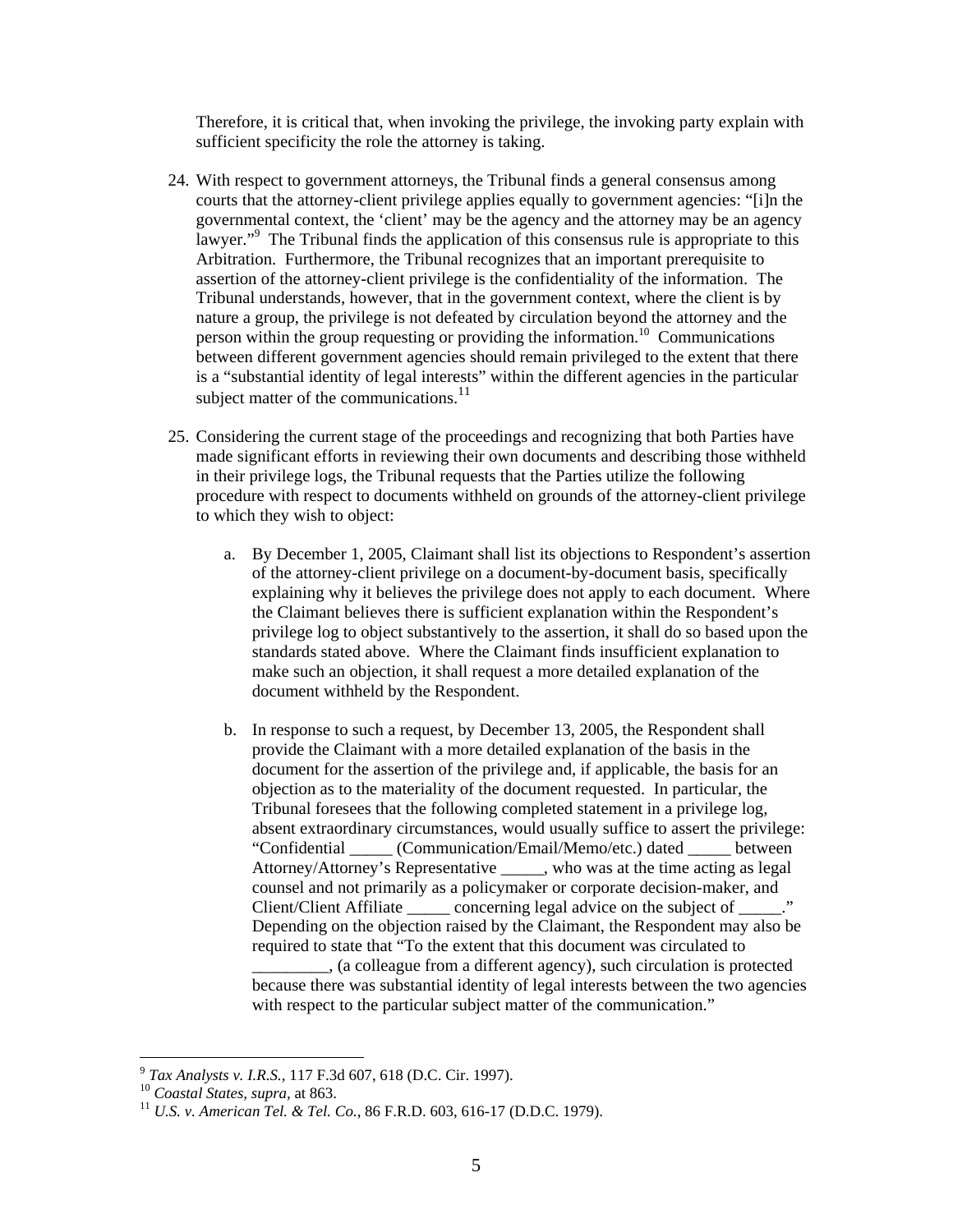- c. Should this explanation not satisfy the Claimant, the Claimant should respond by December 22, 2005, with a detailed explanation as to why it believes this assertion is incorrect or fails based on the standards listed above.
- d. Should these objections not serve to compel production of the disputed documents, and further discussions with the Respondent do not resolve the matter, the Tribunal will, if requested by January 3, 2006, decide upon such objections on a document-by-document basis. Such review may include *in camera* review of the documents.

## *Decision as to Respondent's Request for Production of Documents Withheld by Claimant on Grounds of the Attorney-Client and Work Product Privileges*

- 26. Respondent argues that numerous documents withheld by Claimant do not appear to be protected under the attorney-client or work product privileges, based on the descriptions provided by Claimant in its privilege logs.<sup>12</sup> Respondent's concerns center on the multiple roles played by Mr. Charles Jeannes, who is Glamis's Executive Vice President, Administration, General Counsel and Secretary.<sup>13</sup>
- 27. Claimant objects to these requests for documents, explaining that it is common for senior executives to hold multiple roles, one of them being general counsel and the other an executive position. It asserted at the October  $3<sup>rd</sup>$  hearing that, with respect to all documents withheld, Mr. Jeannes was acting as general counsel.
- 28. As explained above, the Tribunal recognizes that, in asserting the attorney-client privilege, it is critical that the attorney involved in the production of the document in question is acting as an attorney. The same applies for assertions of the work product privilege.<sup>14</sup> Based on these understandings, the Tribunal requests the following procedure with regard to Respondent's objections to Claimant's assertions of attorneyclient and work product privilege:
	- a. As the objections to these documents are relatively clear, the Tribunal requests Claimant to issue an amended privilege log with these documents by December 1, 2005. Using the statement provided in the previous section, or something similar, Claimant is to explain the role that Mr. Jeannes was filling with respect to each document.
	- b. Should this explanation not satisfy the Respondent, the Respondent should respond by December 13, 2005, with a detailed explanation as to why it believes this assertion is incorrect or fails based on the standards listed above.
	- c. Should these objections not serve to compel production of the disputed documents, and further discussions with the Claimant do not resolve the matter, the Tribunal will, if requested by January 3, 2006, decide upon such objections on a document-by-document basis. Such review may include *in camera* review of the documents.

 $12$  Response, p. 23.

<sup>13</sup> *Id.* 14 *See Heger v. Bluefield Regional Medical Center,* 170 F.R.D. 70, 76 (D.D.C. 1997), *citing Hickman v. Taylor,* 329 U.S. 495, 511 (1947).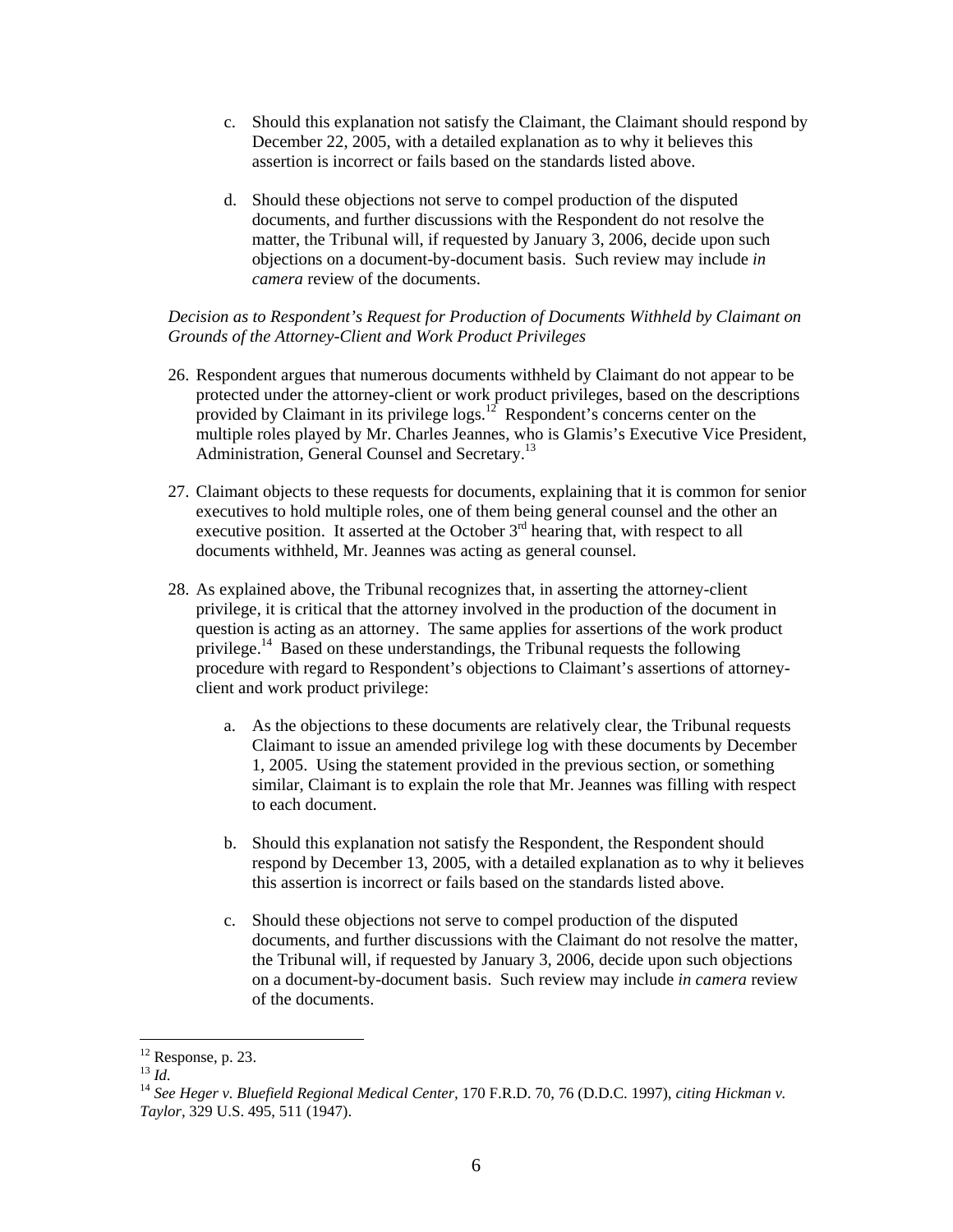## *Decision as to Claimant's Request for Production of Documents Withheld by Respondent on Grounds of the Work Product Privilege*

- 29. The core of Claimant's objections to Respondent's claims of the work product privilege is that the documents were not created "in anticipation of litigation or for trial."15 Claimant argues that Respondent failed to establish that the withheld documents were generated *because of* anticipated litigation, and not in the ordinary course of business, even if the preparer was aware that the document may be of substantial assistance should a suit be filed.<sup>16</sup> In addition, Claimant argues that the privilege, even where successfully asserted, is qualified, and assertions based on documents that were neither litigation strategy nor attorney mental impressions about litigation preparation activities may be outweighed by a showing of "substantial need and inability to obtain the equivalent without undue hardship."<sup>17</sup>
- 30. Respondent protests Claimant's interpretation of case law on the subject. Respondent argues that litigation need not be so imminent; it is sufficient that litigation be "fairly foreseeable at the time the materials were prepared," and the withheld documents "must have been assembled or created with 'the prospect of litigation in mind.'"<sup>18</sup> According to Respondent, no "specific claim" need be contemplated at the document's creation, rather only the "risk of litigation" need be "fairly foreseeable."19 Respondent also objects to Claimant's understanding of the qualified nature of the privilege. Respondent asserts that there is an absolute privilege for "core" work product, which includes "[a]ny writing reflecting an attorney's impressions, conclusions, opinions, or legal research or theories."<sup>20</sup>
- 31. Most courts recognize that the test for when a document is prepared "in anticipation of litigation"<sup>21</sup> turns on the function of the documents rather than merely the timing of their creation.<sup>22</sup> Thus, the content of the documents must relate to preparation for litigation; this includes "[s]ubject matter that relates to the preparation, strategy, and appraisal of the strengths and weaknesses of an action, or to the activities of the attorneys involved, rather than to the underlying evidence...."<sup>23</sup> Based on this understanding of the subject matter, work product usually encompasses "interviews, statements, memoranda, correspondence, [and] briefs" of lawyers.<sup>24</sup> With these themes within domestic case law in mind and recognizing how litigious society currently is and that there is therefore often the possibility that many actions could lead to litigation, the Tribunal observes that it is important, when claiming the work product privilege, that the withholding Party explain

 $15$  Request, p. 8.

 $16$  Request, p. 9.

<sup>&</sup>lt;sup>17</sup> Request, p. 10, *quoting Judicial Watch, Inc. v. United States DOJ*, 337 F.Supp.2d 183, 186 (D.D.C. 2004) (citations omitted).

<sup>18</sup> Response, p. 10, *quoting Hertzenberg v. Veneman,* 273 F.Supp.2d 67, 75 (D.D.C. 2003) (*citing Coastal States, supra* at 865).

<sup>19</sup> Response, p. 12, *citing Schiller v. N.L.R.B.,* 964 F.2d 1205, 1208 (D.C. Cir. 1992) and *Hertzenberg,* 

*supra* at 75 (*citing Coastal States, supra* at 865).<br><sup>20</sup> Response, p. 10, *quoting Letter from Marc Melnick to Andrea J. Menaker (Sept. 29, 2005) (<i>quoting Izazaga v. Superior Court, 54 Cal.3d 356, 381-82 & n. 19 (1991)* 

<sup>&</sup>lt;sup>21</sup> See Hickman, supra at 511-12; see also Fed.Rule.Civ.Proc. 26(b)(3).<br><sup>22</sup> See Delaney, Migdail & Young, Chartered v. I.R.S., 826 F.2d 124, 127 (D.C. Cir. 1987).<br><sup>23</sup> In re Air Crash Disaster at Sioux City, 133 F.R.D.

Practice, para. 26.64[1] at 26-349—350 (1980).

<sup>24</sup> *Heger, supra* at 76, *citing Hickman, supra* at 393-94.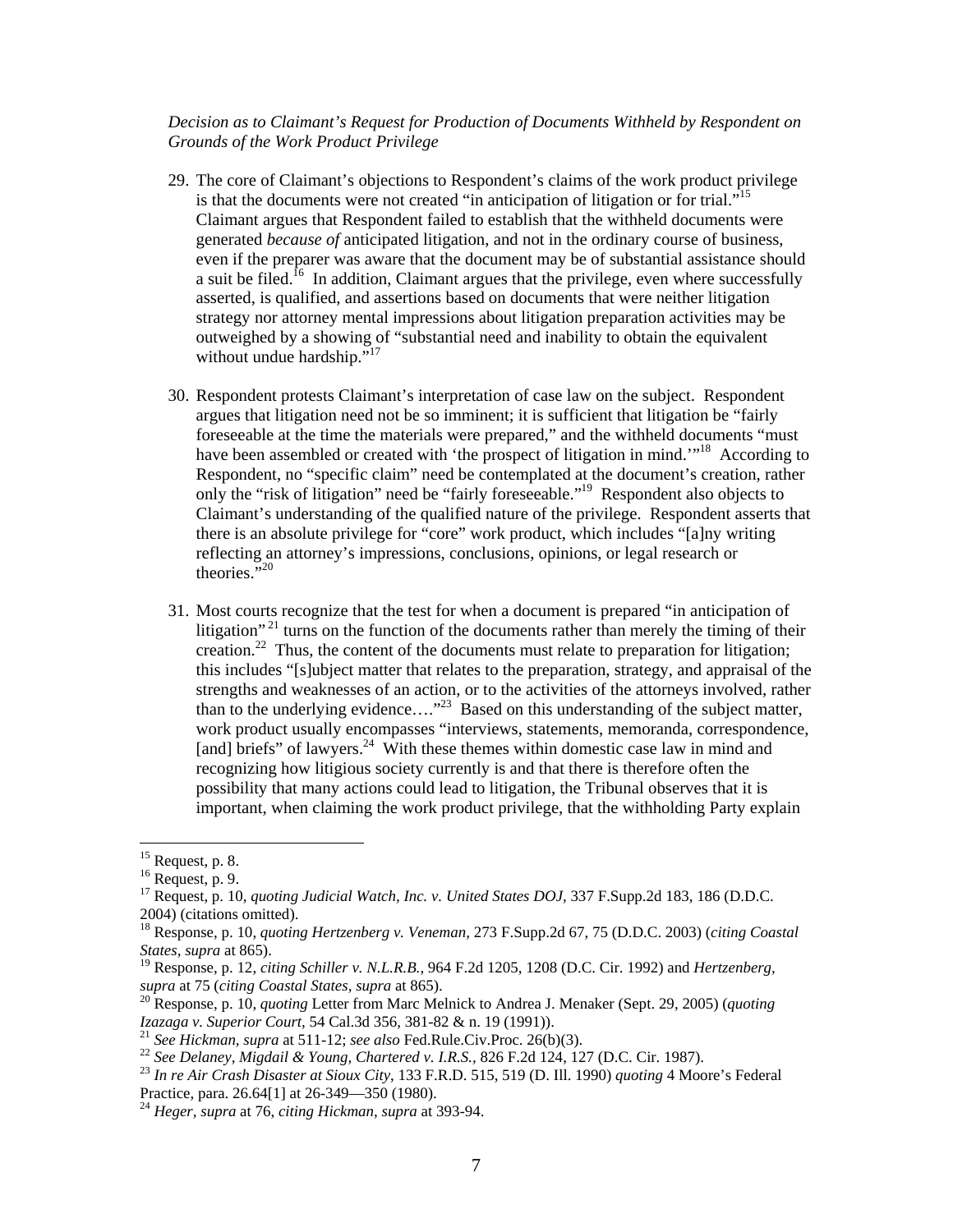how the subject matter of the document relates to a likely lawsuit by an identifiable adversary in respect of a specific dispute.

- 32. With respect to the Parties' arguments regarding the threshold of need and unavailability that must be crossed in order to override a claim of work product privilege, the Tribunal observes that the Parties are actually not wholly in disagreement. Both Parties recognize that there is "core" work product, including litigation strategies and attorney mental impressions, among other things, that will not be released without a showing of extraordinary justification.<sup>25</sup> The Parties appear to disagree therefore only on documents, or portions of documents, that do not constitute "core" work product. The Tribunal holds that, with respect to documents not rising to the level of attorney personal thought and strategy, the privilege is qualified and can be overruled by a sufficient showing of need and unavailability and a weighing of the importance of the claimed privilege versus the importance of production.
- 33. Again, recognizing the extraordinary efforts by both Parties to produce such large numbers of requested documents to the other party and to carefully log those documents that they have withheld on privilege grounds, the Tribunal requests the use of the following procedure in addressing objections to claims of work product privilege:
	- a. By December 1, 2005, Claimant shall list its objections to Respondent's assertion of the work product privilege on a document-by-document basis, specifically explaining why it believes the privilege does not apply to each document. Where the Claimant believes there is sufficient explanation within the Respondent's privilege log to object substantively to the assertion, it shall do so based upon the standards stated above. Where the Claimant finds insufficient explanation to make such an objection, it shall request a more detailed explanation of the document withheld by the Respondent.
	- b. In response to such a request, by December 13, 2005, the Respondent shall provide the Claimant with a more detailed explanation of the basis in the document for the assertion of the privilege and, if applicable, the basis for an objection as to the materiality of the document requested. In particular, the Tribunal foresees that the following completed statement in a privilege log, absent extraordinary circumstances, would usually suffice to assert the privilege: "This \_\_\_\_\_ (Document/Draft/Report/etc.), dated \_\_\_\_\_, was prepared by Attorney/Attorney's Representative \_\_\_\_\_ because of anticipated litigation and would not have been prepared in substantially the same form in the absence of such anticipated litigation." It will be important for the withholding party to note whether the document itself identifies a specific pending or potential dispute or litigation and/or identifies the likely adverse party or parties. Finally, the withholding party should specify if factual information that can be segregated has been so removed and produced.
	- c. Should this explanation not satisfy the Claimant, the Claimant should respond by December 22, 2005, with a detailed explanation as to either: (i) why it believes this assertion is incorrect or fails based on the standards listed above; or (ii) why it believes that its need is so great and the document so unavailable that the document must be produced regardless of the assertion of the privilege. With

 $25$  Request, p. 10 and Response, p. 10-11.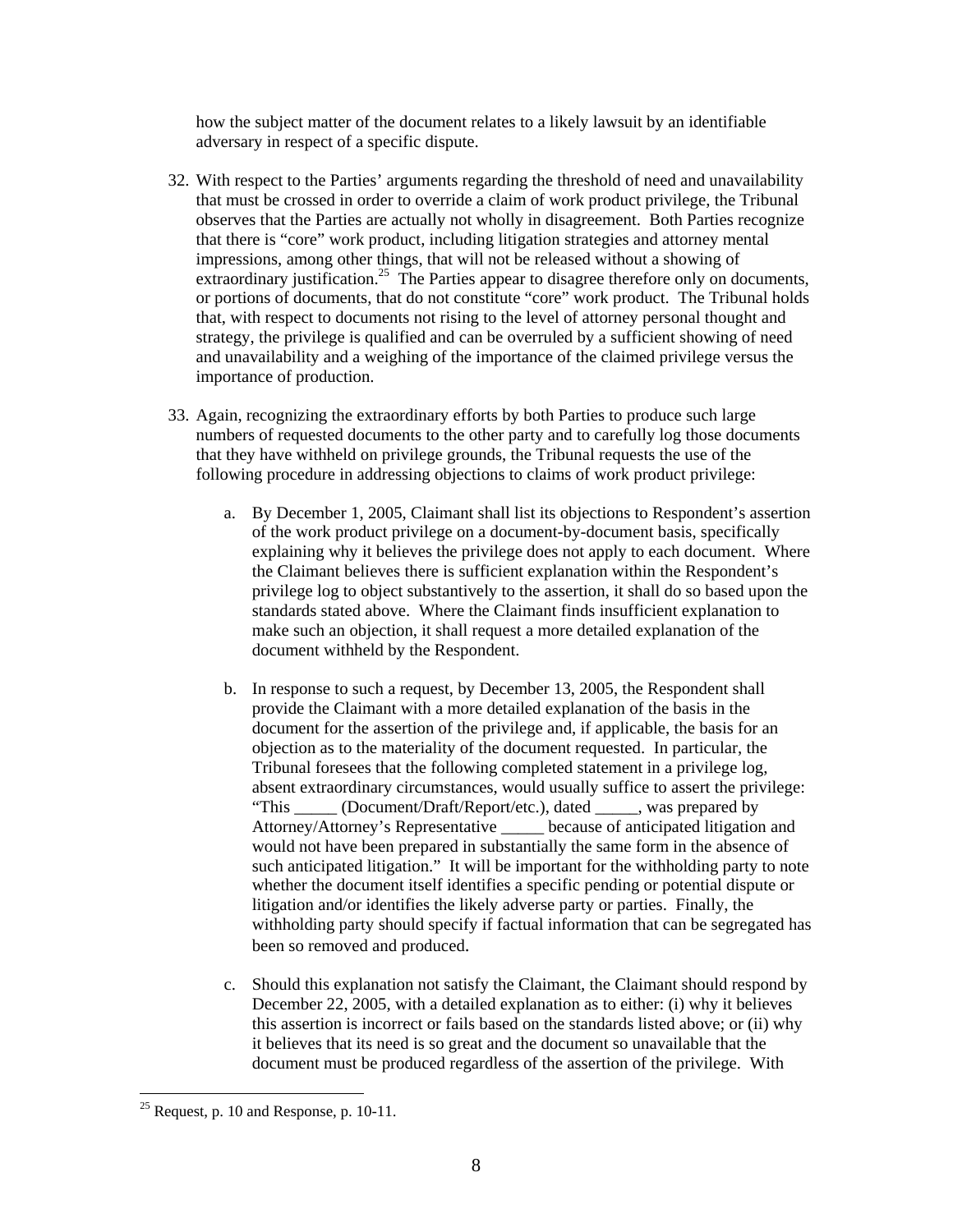respect to the latter argument, the Claimant shall explain how the document is likely to provide material evidence to support a factual contention for which the Tribunal might conclude otherwise lacks clearly probative support.

d. Should these objections not serve to compel production of the disputed documents, and further discussions with the Respondent do not resolve the matter, the Tribunal will, if requested by January 3, 2006, decide upon such objections on a document-by-document basis. Such review may include *in camera* review of the documents.

#### *Decision as to Claimant's Request for Production of Documents Withheld by Respondent on Grounds of the Deliberative Process Privilege*

- 34. Claimant recognizes that the deliberative process privilege "exempts from disclosure 'opinions, recommendations or advice offered in the course of the executive's decision making processes."<sup>26</sup> It protects those documents, Claimant understands, that reflect "the give and take of the consultative process."<sup>27</sup> It argues, however, that there is a significant assertion that must be made to meet the burden of proving the privilege and it claims that Respondent has not met this burden. Claimant points to case law that requires that the privilege be asserted by (1) a formal claim of privilege by the head of the department with control over the information; after (2) actual and personal consideration by that official; and (3) a detailed specification of the information for which the privilege is claimed with an explanation of how it falls within the scope of the privilege.<sup>28</sup> Next, Claimant asserts that the withheld information must be both pre-decisional and deliberative, meaning it was prepared in order to assist an agency decision-maker in arriving at a decision, and that it reflects the "give-and-take of the consultative process."<sup>29</sup> Because of this definition, Claimant argues "any factual information must be segregated." $30$  Finally, Claimant contends that the deliberative process privilege is also a qualified privilege that can be overruled after balancing the competing elements, including the need for production, the need for accurate fact-finding and the government's interest in non-disclosure.<sup>31</sup> With respect to numerous documents, Claimant alleges that Respondent has not met the above burdens and/or Claimant's need is so great as to outweigh Claimant's interest in privacy.
- 35. Again, the Parties are not wholly in disagreement regarding the definition and scope of the deliberative process privilege. Respondent agrees that the deliberative process privilege protects "documents reflecting advisory opinions, recommendations, and deliberations comprising part of a process by which governmental decisions and policies are formulated."<sup>32</sup> In addition, Respondent agrees that the privilege protects only those documents that are both pre-decisional and deliberative.<sup>33</sup> Respondent, however,

<sup>&</sup>lt;sup>26</sup> Request, p. 10, *quoting Taxation with Representation Fund v. IRS*, 646 F.2d 666, 667 (D.C. Cir. 1981) and numerous string cites.<br> $^{27}$  *Id., quoting Coastal States, supra* at 866.

<sup>&</sup>lt;sup>28</sup> Request, p. 11, *citing Fonville v. the District of Columbia*, *\_ F.R.D.* \_, 2005 WL 1244816 (D.D.C.) (citations omitted).<br><sup>29</sup> Request, p. 12, *quoting Nat'l Ass'n of Home Builders v. Norton*, 309 F.3d 26, 39 (D.C. Cir. 2002).

 $^{30}$  *Id.*<br><sup>31</sup> Request, p. 13, *citing FTC v. Warner Communications, Inc.*, 742 F.2d 1156, 1161 (9<sup>th</sup> Cir. 1984)

<sup>(</sup>citations omitted).

<sup>&</sup>lt;sup>32</sup> Response, p. 15, *quoting N.L.R.B. v. Sears, Roebuck & Co.*, 421 U.S. 132, 150 (1975).<br><sup>33</sup> Response, p. 16.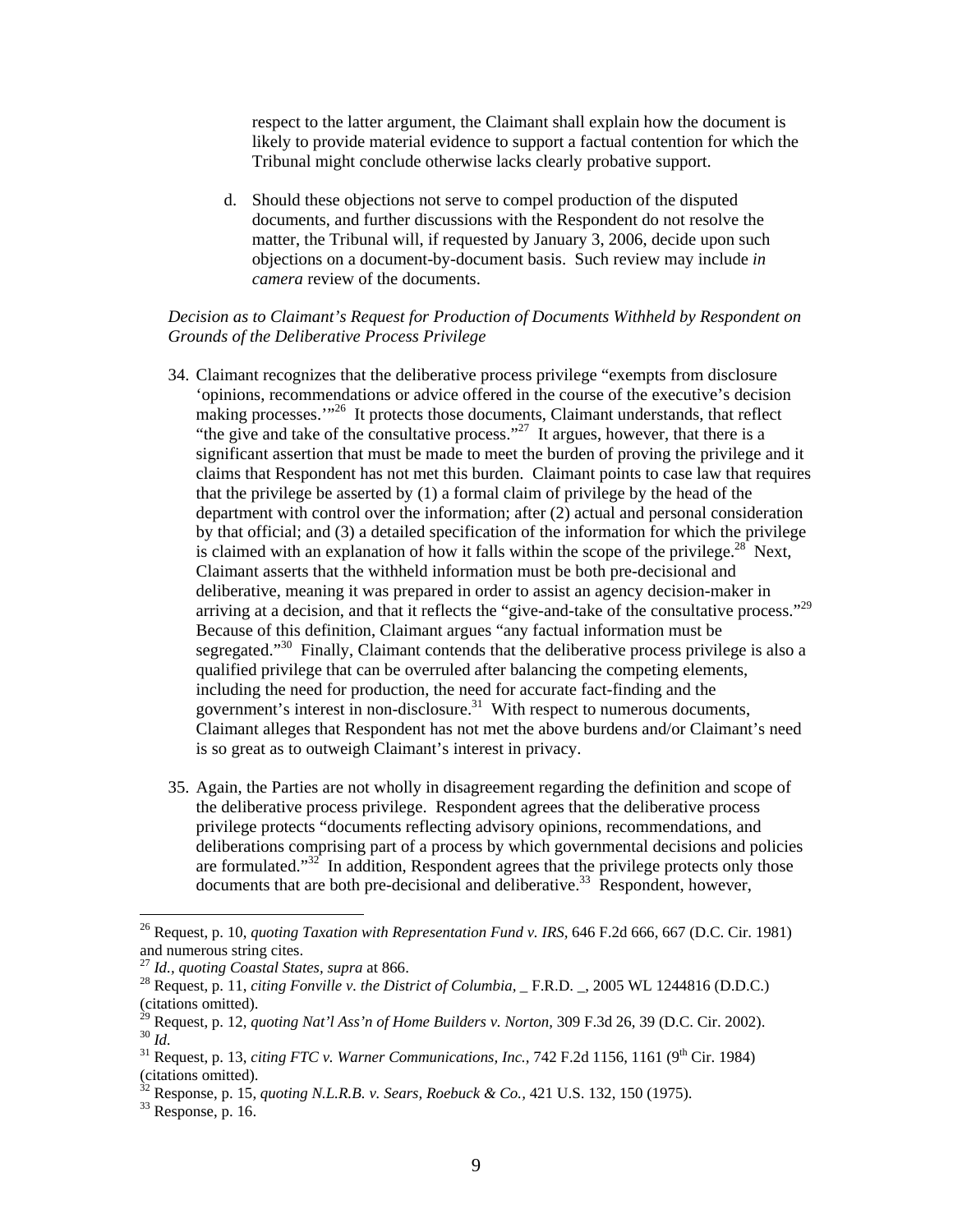qualifies Claimant's assertion that factual material must be segregated and produced by pointing to case law that states that "factual information that is 'inextricably intertwined with policy making processes' is considered deliberative and may be withheld from disclosure."<sup>34</sup> Respondent also disagrees with Claimant's assertions that Respondent failed to meet the burden of properly asserting the privilege. Respondent alleges that it provided not only detailed privilege logs to Claimant, but also declarations from the appropriate officials explaining the analysis and determination that had taken place.<sup>35</sup> Finally, Respondent alleges that Claimant has failed to demonstrate a need for the documents withheld that outweighs the stated interest of the Government in maintaining the privilege. $36$ 

- 36. As the Parties do not disagree on the general definition of the scope of the privilege or the requirement that documents withheld under it be both pre-decisional and deliberative, the Tribunal adopts these interpretations. To elaborate on these definitions, and possibly to clear any disagreements between the parties, the Tribunal finds that the privilege shall encompass documents generated before the adoption of an agency policy or decision that contain opinions, recommendations or analyses of specific policies or decisions.<sup>37</sup> The Tribunal agrees that factual information should generally be segregated and produced,<sup>38</sup> but also recognizes that there may be situations in which the factual information is either so inextricably intertwined with policy information that it cannot be appropriately segregated or the factual information itself would reveal too much of the deliberative process to be disclosed. The opposite situation could also occur where deliberative materials are so benign as to reveal nothing of the deliberative process and should be produced.<sup>39</sup> As there is thus no black line on which to require production, the Parties and the Tribunal must evaluate the assertions of the officials who request the privilege.
- 37. With respect to the burden of assertion and the formal requirements cited by Claimant for proper assertion, the Tribunal recognizes a general consensus in the case law that the head of the agency controlling the information must assert the privilege after review and analysis of the document.<sup>40</sup> Recognizing the conflicting goals of this burden—that a sufficiently senior official perform the analysis and weighing of the assertion of the privilege, but that such official must devote substantial time and effort to gain personal knowledge of each document— and given that the formalities of U.S. practice are neither directly applicable or necessarily appropriate to arbitration, the Tribunal, absent extraordinary circumstances, will accept an assertion of the privilege from an official, at the assistant secretary or deputy secretary level, controlling the information if he/she is equally or more familiar with the information, rather than an agency head.

<sup>&</sup>lt;sup>34</sup> Response, p. 18, *citing Judicial Watch, supra* at 1121 (citations omitted).<br><sup>35</sup> *Id.* 86 Response, p. 21.

<sup>&</sup>lt;sup>37</sup> See FTC v. Warner Communications, supra at 1161, *citing Coastal States, supra* at 866.<br><sup>38</sup> *Id.* 39 See Mead Data Central, Inc. v. United States Dep't of the Air Force, 533 F.2d 242, 257 (D.C. Cir. 1977).

<sup>&</sup>lt;sup>40</sup> See Branch v. Phillips Petroleum Company v. E.E.O.C., 638 F.2d 873, 882 (5<sup>th</sup> Cir. 1981); see also

*Walker v. NCNB National Bank of Florida*, 810 F.Supp. 11, 13 (D.D.C. 1993).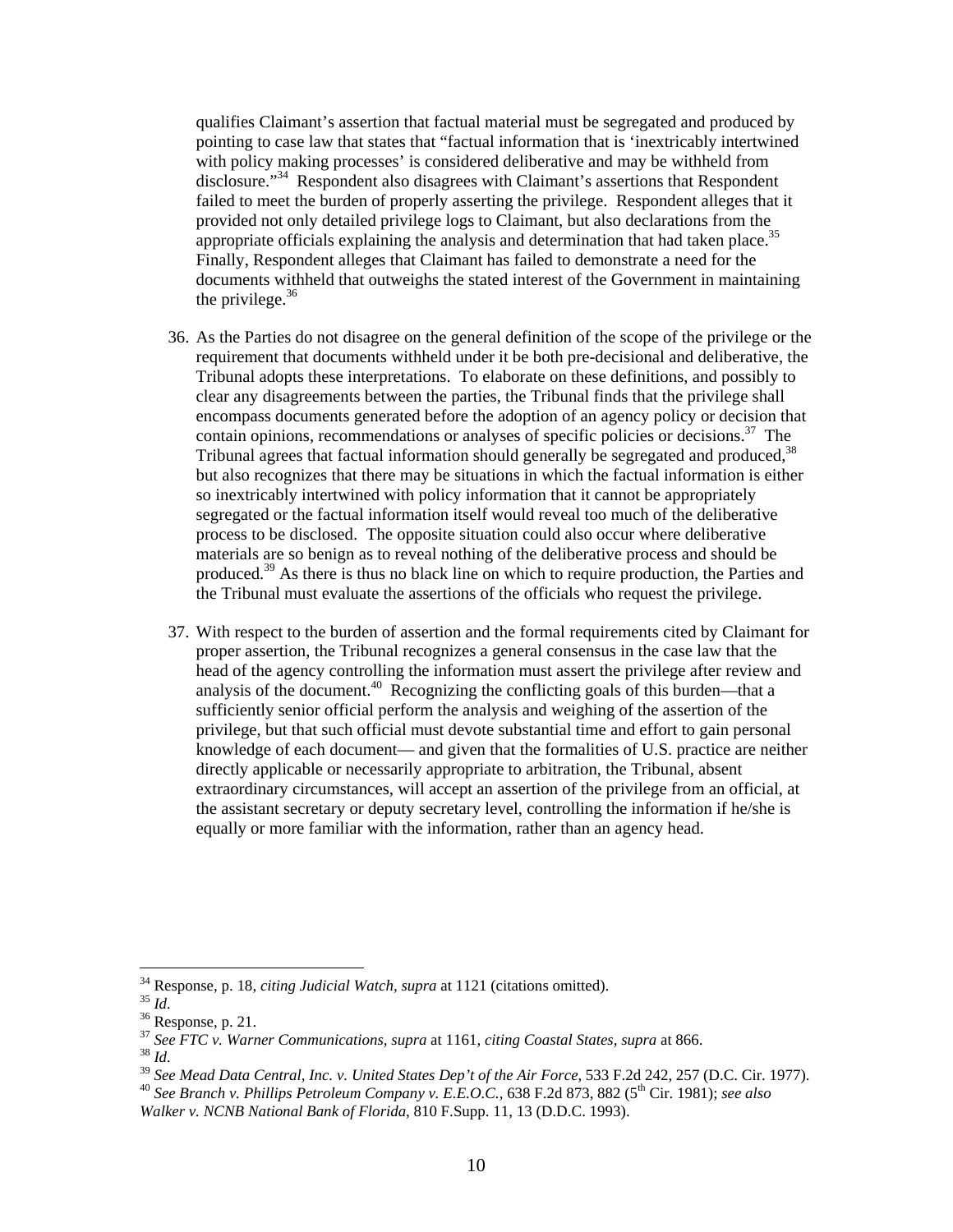- 38. With these principles in mind, the Tribunal establishes a procedure similar to that requested for objections to the two previous privileges:
	- a. By December 1, 2005, Claimant shall list its objections to Respondent's assertion of the deliberative process privilege on a document-by-document basis, specifically explaining why it believes the privilege does not apply to each document. Where the Claimant believes there is sufficient explanation within the Respondent's privilege log to object substantively to the assertion, it shall do so based upon the standards stated above. Where the Claimant finds insufficient explanation to make such an objection, it shall request a more detailed explanation of the document withheld by the Respondent.
	- b. In response to such a request, by December 13, 2005, the Respondent shall provide the Claimant with a more detailed explanation of the basis in the document for the assertion of the privilege and, if applicable, the basis for an objection as to the materiality of the document requested. In particular, the Tribunal foresees that the following completed statement in a privilege log, absent extraordinary circumstances, would usually suffice to assert the privilege: "The document, dated \_\_\_\_\_, was prepared in order to assist an agency decisionmaker, \_\_\_\_\_\_ (name), \_\_\_\_\_ (position) in arriving at a \_\_\_\_\_ (a specific decision)." The certifying official must also state: (i) the basis of the assertion of the privilege has not been incorporated in a final agency decision, and (ii) he/she believes, in good faith, that the harm of disclosure will overcome the value of the production of the document to arbitration. Finally, the Respondent should specify if factual information that can be segregated has been so removed and produced.
	- c. Should this explanation not satisfy the Claimant, the Claimant should respond by December 22, 2005, with a detailed explanation as to either: (i) why it believes this assertion is incorrect or fails based on the standards listed above; or (ii) why it believes that its need is so great and the document so unavailable that the document must be produced regardless of the assertion of the privilege. With respect to the latter argument, the Claimant shall explain how the document is likely to provide material evidence to support a factual contention which the Tribunal might conclude otherwise lacks clearly probative support.
	- d. Should these objections not serve to compel production of the disputed documents, and further discussions with the Respondent do not resolve the matter, the Tribunal will, if requested by January 3, 2006, decide upon such objections on a document-by-document basis. Such review may include *in camera* review of the documents.